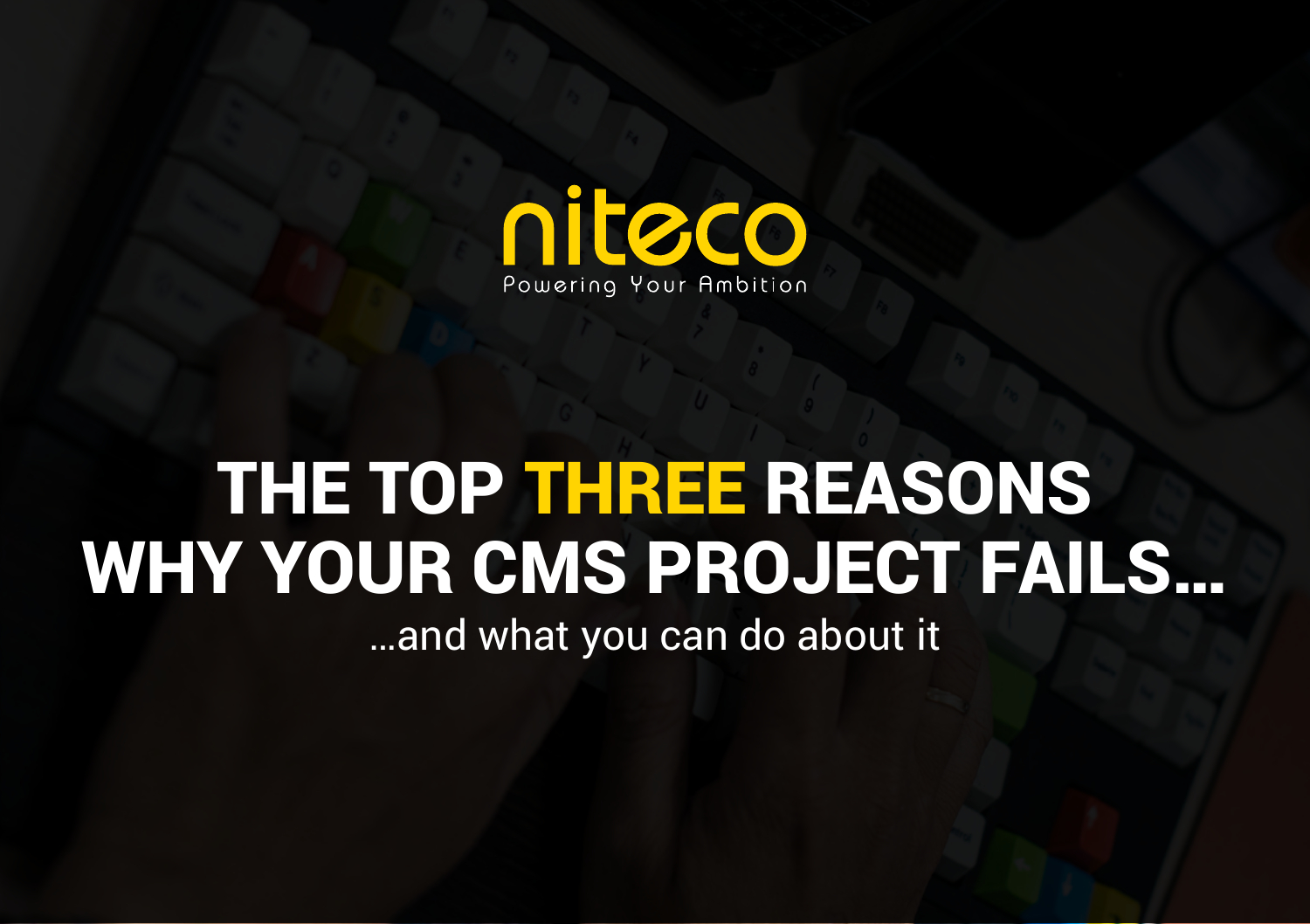## niteco

With more than 15 years' experience heading up digital transformation projects, Niteco's Program Manager, **HAMMAD AHMAD** has truly seen the good, the bad and the ugly. As a result, he says, there are tried and tested ways companies can avoid the THREE most common pitfalls.

In this e-guide, Hammad, a past Microsoft Most Valuable Professional title holder and Sitecore specialist, reveals what they are and how you can avoid them…

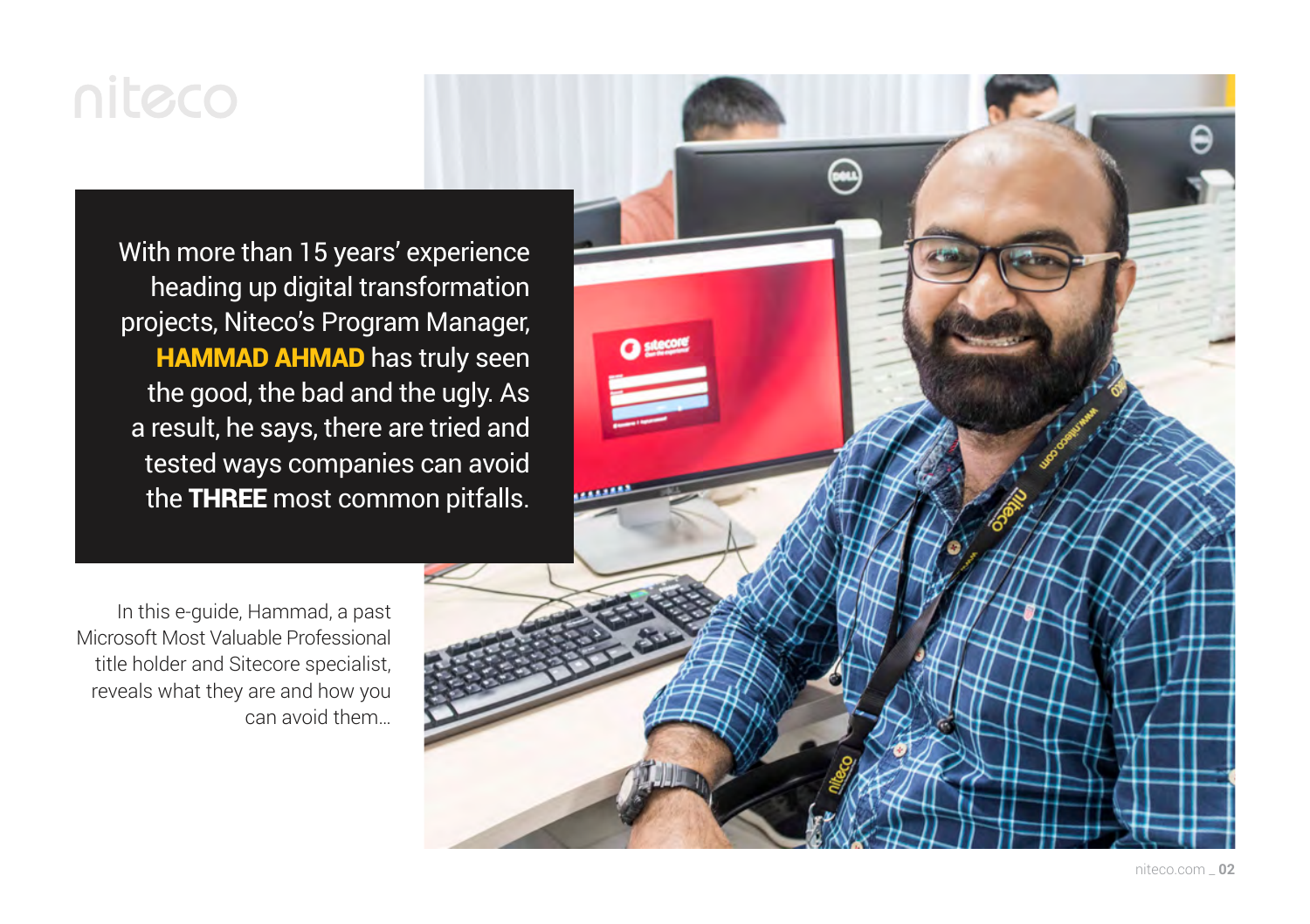Since the dawn of the digital era, a company that doesn't have its own website, is well…not considered a 'real' company these days. It's become a given among consumers that a legitimate business has a website. However, there's a huge distinction between run-of-the-mill sites and the digital experience we all talk about. And the distinction lies in the detail. As a client, you need to pause and ask yourself: what are you looking to achieve from your website and can you invest the attention, time and budget needed to meet your goal? Furthermore, once you have launched your new site, can you adequately manage the influx of new customers that come as a result of the site?

Knowing the answers to these questions will help you define the end goal before you enter into negotiations with your chosen provider. Why? Because over the span of my career, I've learned that there is a worrying gap between the client's expectations *(which are often conveyed through Digital Agencies)*and the technical know-how needed to accomplish them. Especially when we're talking about CMS projects. Any website - existing or new - is a complex project when you add a CMS to it.

*In this e-guide, using a typical Sitecore project as an example, I address the 3 most common reasons why CMS projects fail…*

## REASON 1

Believing the myth that a CMS project can be achieved in just a few weeks.



Why it's a problem: Don't oversimplify the work and effort required and assume it can be accomplished in weeks or a few months. For example, a design is just a figment of your imagination until and unless you have addressed the following:

03 niteco.com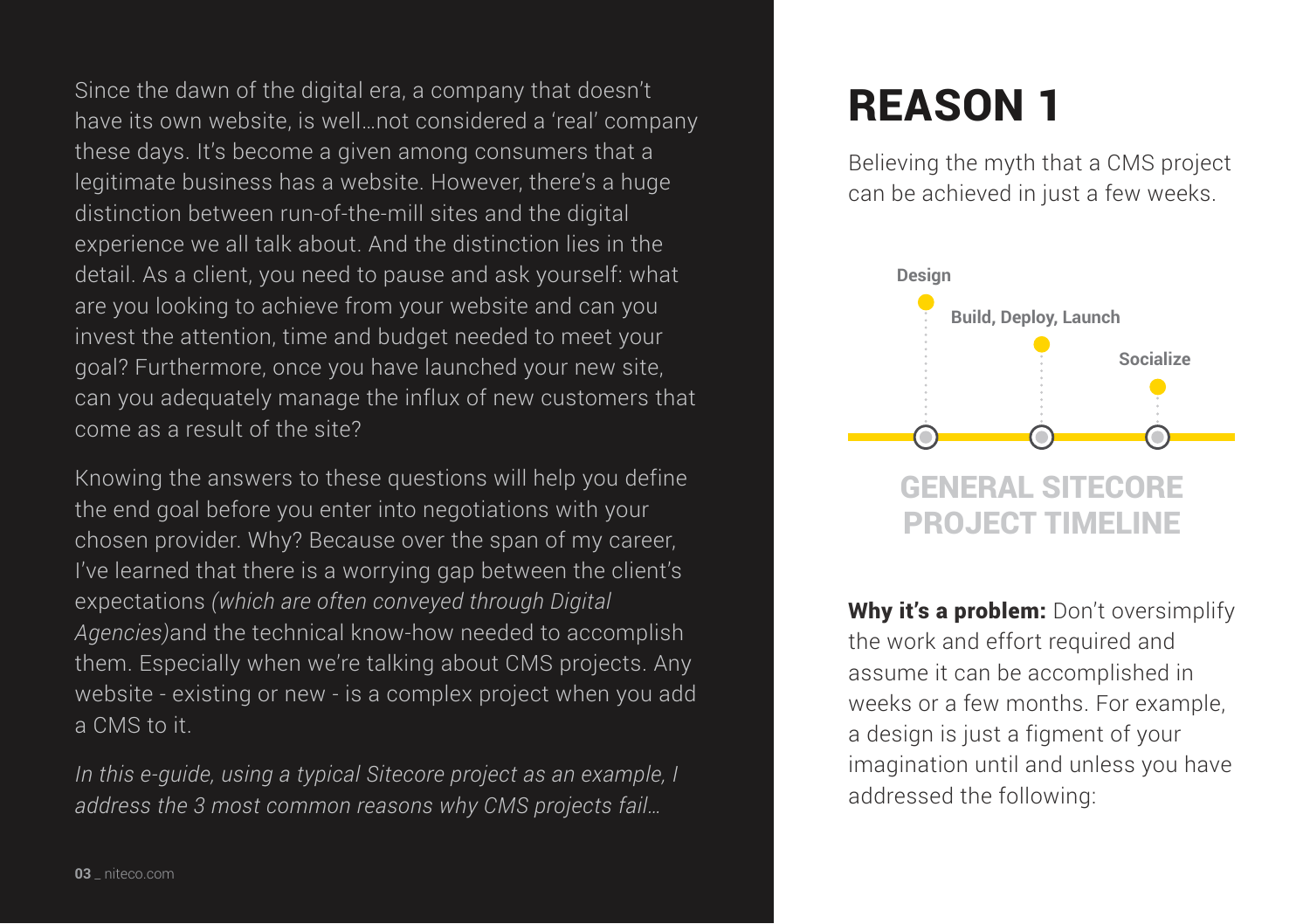- Content Structure
- Date
- User Experience
- Editor Experience, etc

After the design has been overpromised, often the Develop, Deploy and Launch phase is also gravely underestimated, especially when content structure is taken into account. Ensure the project team delivers what you're expecting by asking for their input and recommendations during the initial deliberations. It is the responsibility of the program manager – your main contact, to set out achievable goals.

## REASON 2

The myth that content planning and content driven design should be worried about after technical implementation.

Why it's a problem: Time and time again, companies make the mistake of misjudging the amount of content needed and how long it will take to acquire. In my experience, this activity is what delays the project the most. It's important to plan and prioritize content migration and make those page templates ready as early as possible to avoid lengthy delays and minimize the need to revise the content.

## REASON 3

The myth that End Users will swiftly get to grips with the new site, and if they don't a complete re-construct is needed.

Why it's a problem: Most people don't like change, especially regular customers. We often tend to forget the end users and their likely reaction to change may not be as positive as marketers may hope. But please avoid the urge to be impulsive. Allow a period of adjustment before making any technical and/or aesthetic changes to your site. Analyze the Usage Report before making a definitive decision.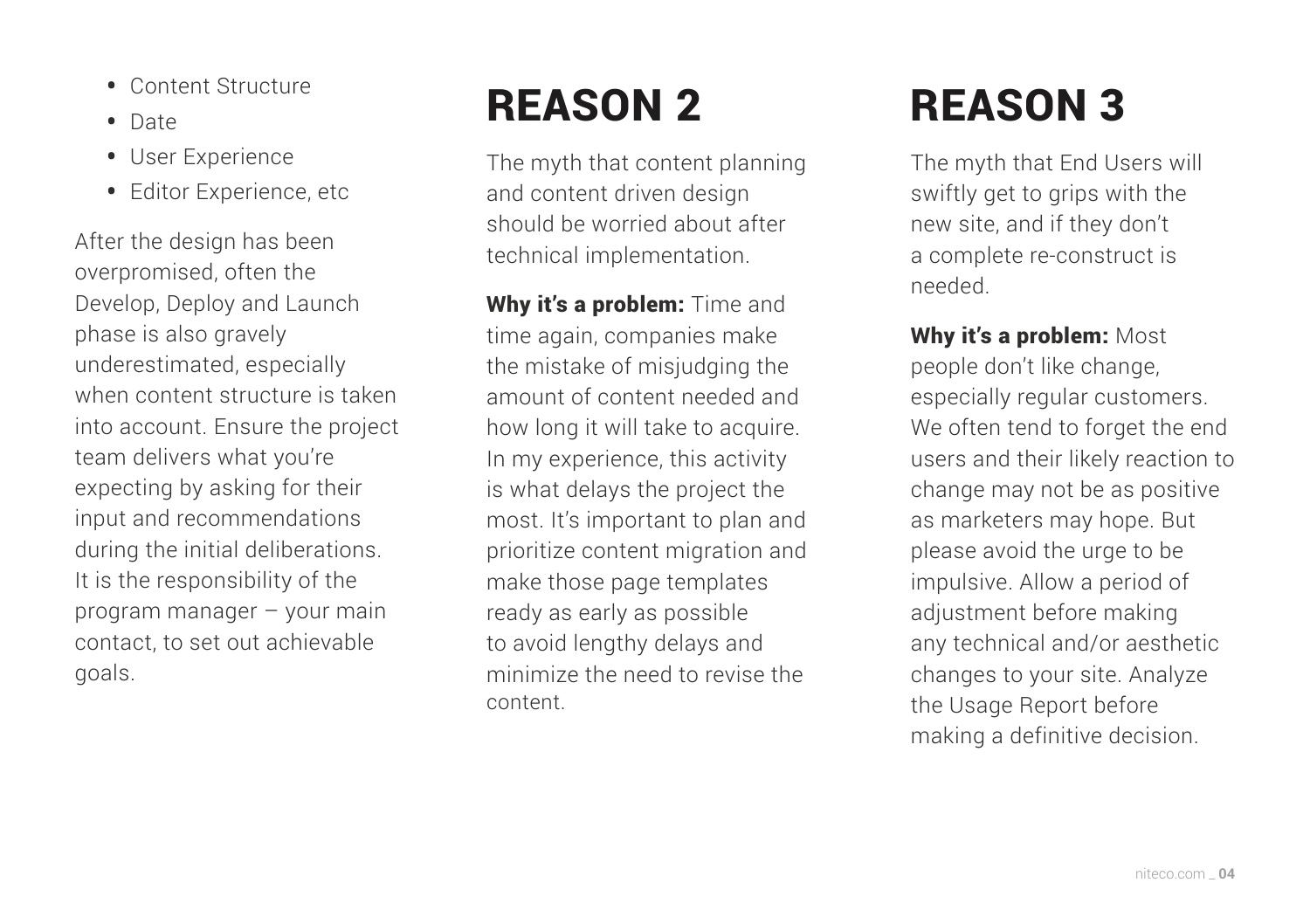## ADOPTING THE RIGHT APPROACH

Now, you know what the three biggest reasons are and why they are so problematic, here I share with you the best approach to take when commissioning a new CMS project. Hint: *It's all in the planning!*

#### FAILURE TO PLAN IS PLANNING TO FAIL

As mentioned previously, the distinction is in the detail. To keep the project ticking along nicely, make sure you've adequately addressed the following key areas:

#### GENERAL SITECORE PROJECT TIMELINE

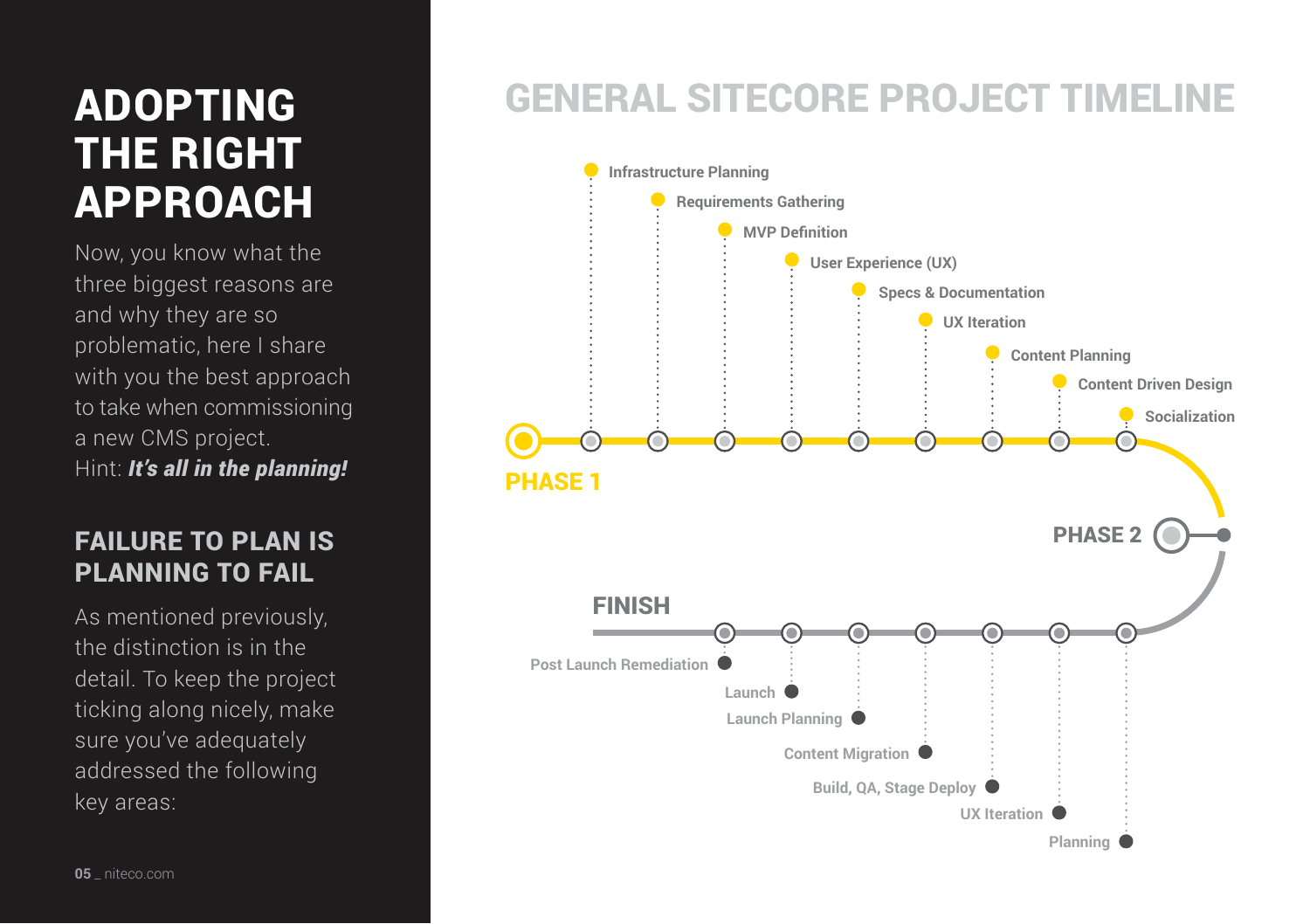#### INFRASTRUCTURE & LICENSING

Sitecore requires a number of infrastructure components in order to operate so it's essential to know and understand how licensing would affect your implementation.

To determine the correct needs, ask yourself the following:

- Will you be utilizing perpetual or consumption-based licensing?
- How many concurrent editor licenses will you require?
- How many database and content delivery servers are needed – for production and nonlive environments?
- What about add-ons like Sitecore XP, Sitecore Experience Accelerator (SXA), Federated Experience Manager and other elements?

#### REQUIREMENT GATHERING

This is crucial and critical if you want a successful Sitecore Project implementation and zero

documentation means certain failure. A lot of people think that just by listing out the main functionality they will be able to cover all the requirements and this ends up in all sorts of confusions for the Dev team. For example, if you want a search function, you must document how this should work; would it display results in a pop up window or in a new page? What would the search result page look like? Would there be any filters?

If you don't clarify and document your expectations in detail and your Lead Developer or Product Manager happens to leave mid-project, what would you do?

This also means that you might have to revisit your design and redo a lot of things. It's more effort than just jumping right into design, but it will be worth it in the end, because UX doesn't always produce the necessary functionality without guidance from strategy first.

- What must your new Sitecore site be able to do?
- What would you like it to do?
- What are your stretch goals and features?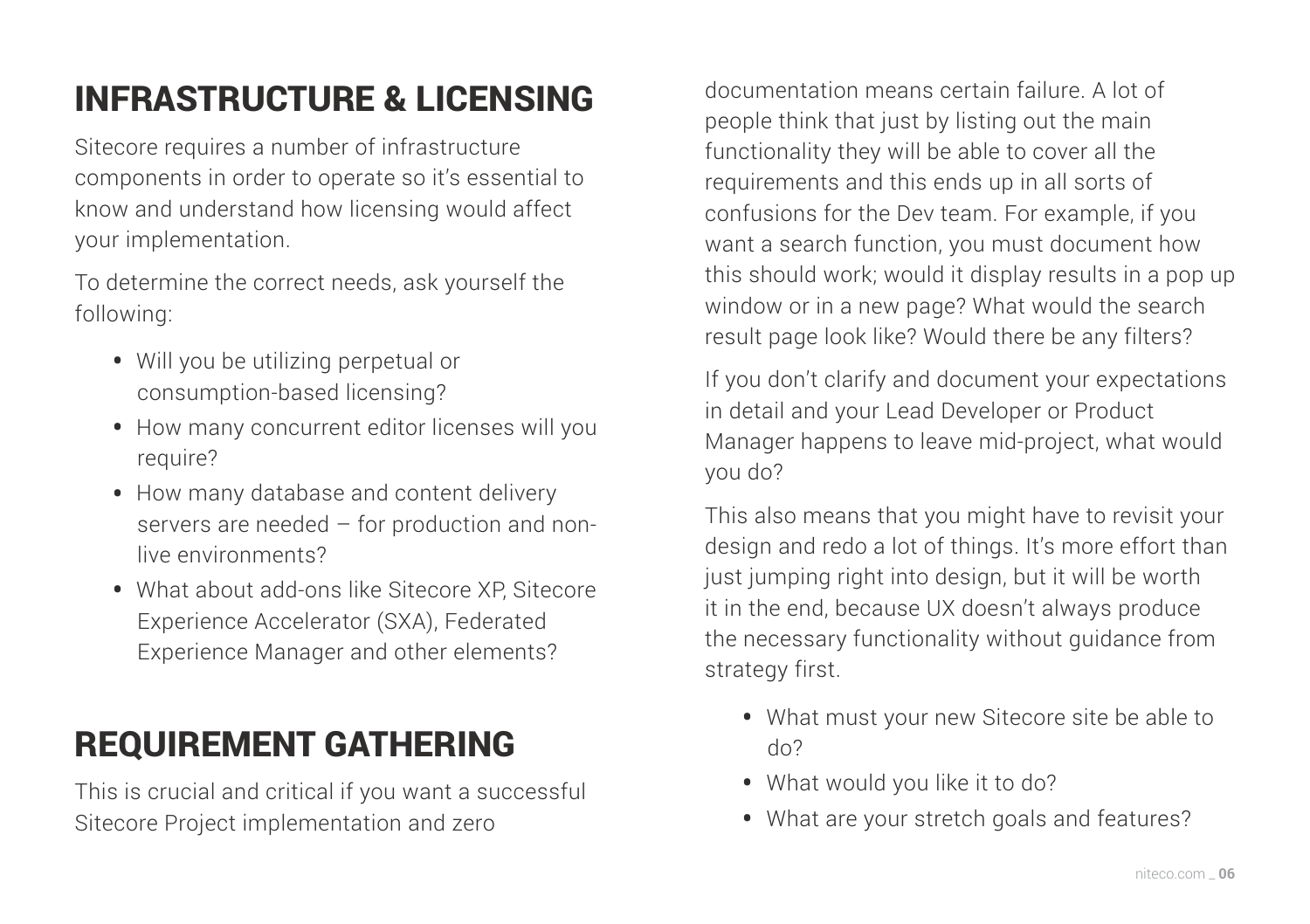#### MVP (Minimum Viable Product)

The majority of us do not think about MVP and try to commit and deliver nearly half of the Project in Phase 1 which in most cases is unrealistic. The whole idea of MVP is to meet and set expectations for large builds within realistic timelines. So you need to define your minimum launch criteria before you begin your build. One should start the work towards that initial product launch before starting any major work on your features to ensure your timeline is met.



### DESIGN & UX ITERATIONS

This is how a Sitecore or any other CMS Project should look like:

- Design
- Review
- Re-design
- Tweak that design
- Build
- Oops, found a problem, so another tweak to design
- Finish the build
- Test
- Missed a design element, so add that to phase 2
- Test some more
- Deploy

The most important factor is that design iteration is necessary and should be accounted for early on in a Sitecore build project. You won't get it (all) right the first time. You will have to go back to it a few times.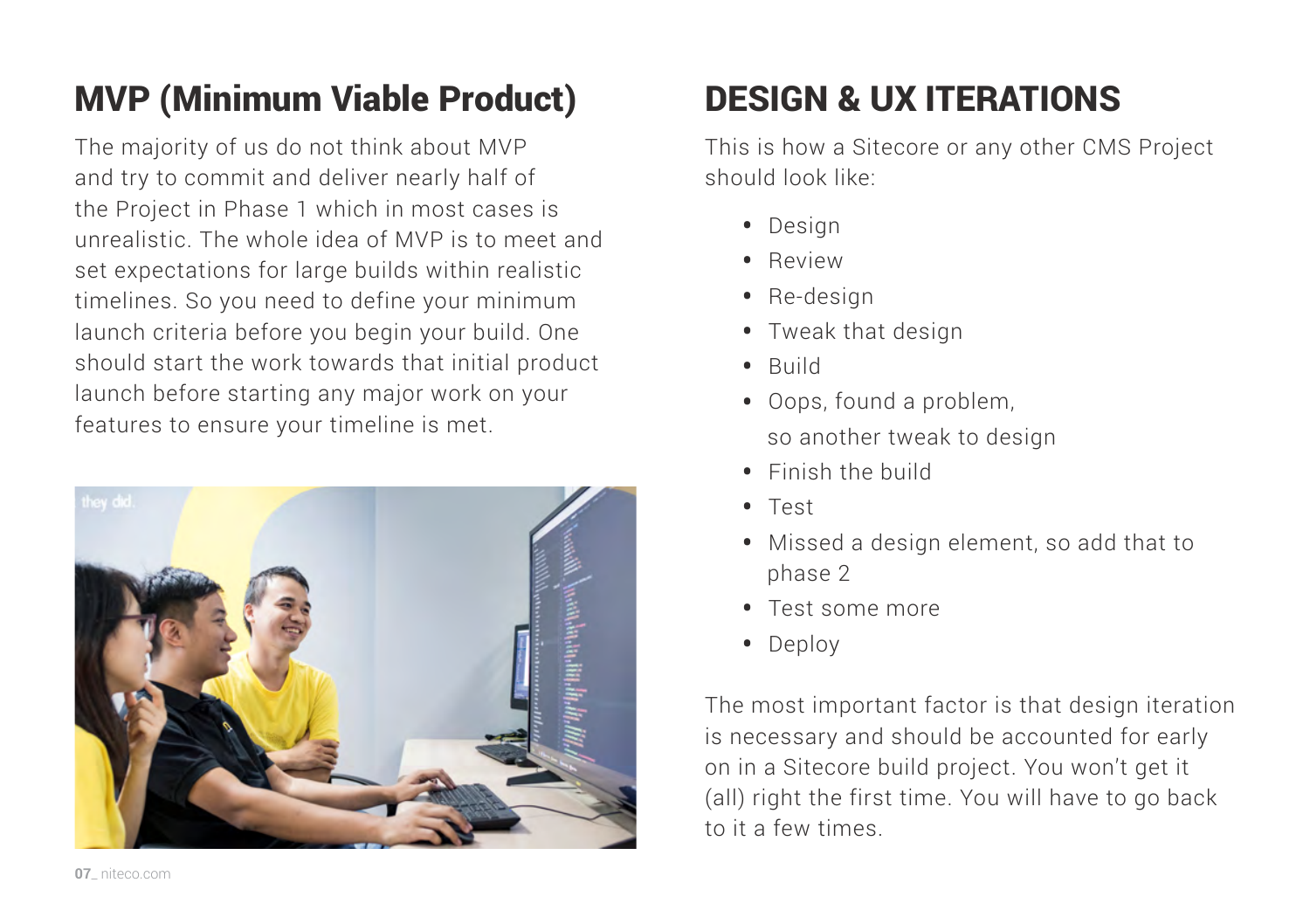#### CONTENT PLANNING AND CONTENT DRIVEN DESIGN

Content creation is usually the forgotten factor in technical projects. Avoid the pitfall by thinking about content as early as possible because content usually needs approval which will impact your project timeline. Get wireframes and mockups to help visualize the data for the page, which in turn will help ensure your template has all the required fields  $-$  meta data, titles, images etc - to hold the content. Bear in mind also that Content Authors are not usually familiar with Sitecore, so don't rush into content creation without getting the template done first.

As your project develops, content writers should be working in parallel so that one task does not delay the other and the content suits the design of your page.

#### **SOCIALIZATION**

The socialization of a technical project like a Sitecore website build is related to, but separate from engaging with other key stakeholders in your organization. Stakeholder meetings and brainstorm sessions seek to inform how the site will behave, how it will look and the goals that need to be set in order to turn the vision into reality. Socialization is more about awareness and acceptance than functional definition or design influence.

In my experience, it's a lot easier to socialize something that you can visually present, but you shouldn't wait until alpha, beta or launch before you begin the socialization process. I accept feedback during the socialization process, but I'm also careful to set expectations of change with those providing feedback during my socialization efforts.